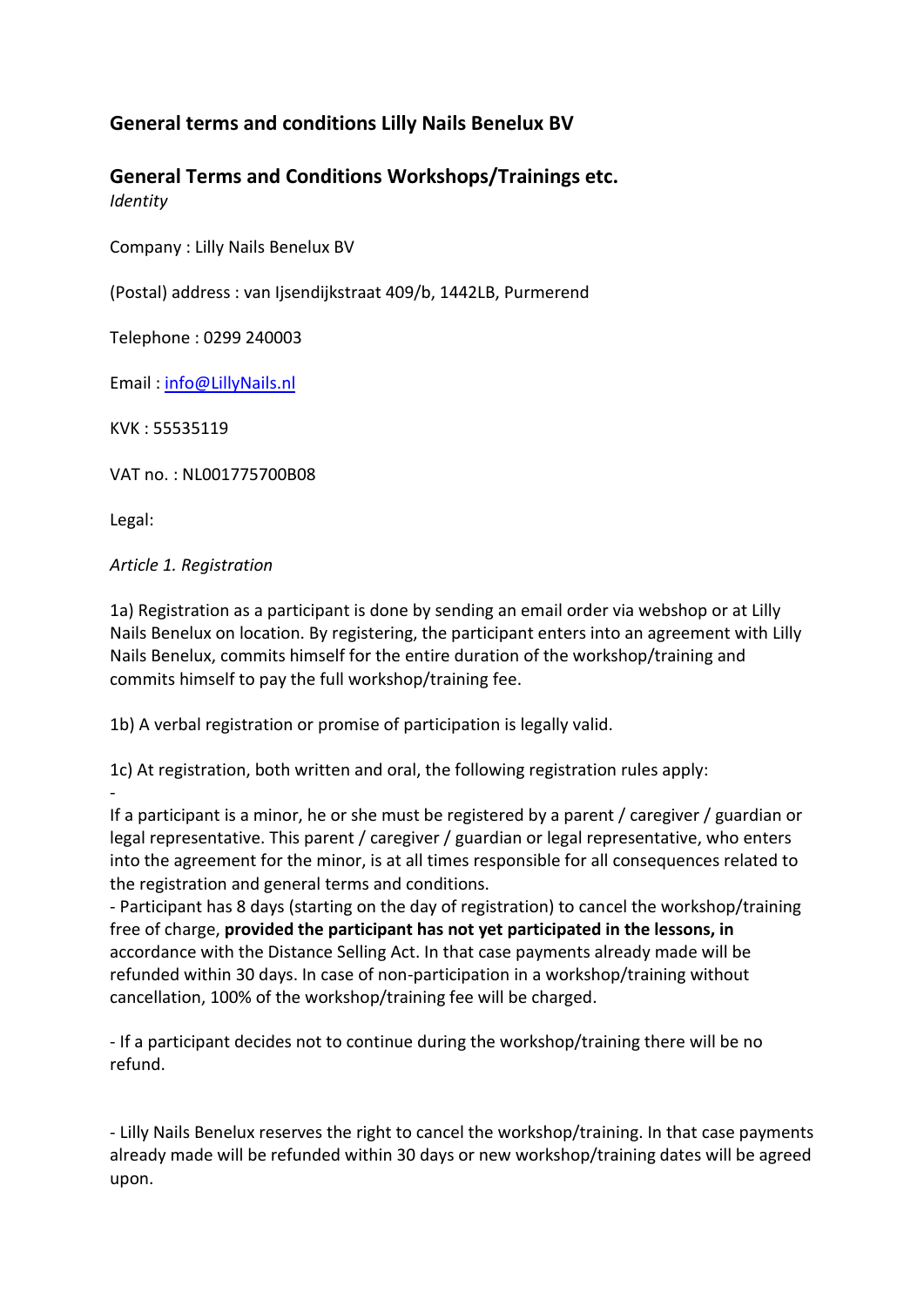This does not apply when rules are imposed by the government in case of pandemics and all other rules imposed by the government.

- The workshop/training agreement ends at the end of the workshop/training or as determined in the registration rules and our General Terms and Conditions.

- The course material that is purchased becomes property of the participant after payment.

#### - All information provided

by the participant is confidential to the training institute, its employees and the (hired) teachers.

- Questions (via e-mail, phone, letter, etc.) of an administrative nature or concerning the training will be answered

within 5 working days. Questions that require a longer processing time will be answered within 5 working days with an acknowledgement of receipt and an indication when an answer can be expected.

- It is not allowed to follow the lessons without full workshop/training money. -

Without your objection for registration of the workshop/training, Lilly Nails Benelux does social media: it is possible to film and photograph during the lessons and other demonstration moments.

If the participant is not satisfied with Lilly Nails Benelux, the participant can file a complaint. In the first instance, the participant should contact the management of Lilly Nails Benelux. This should be done in writing by letter or e-mail. Complaints will always be treated confidentially.

## *Article 2. Right of withdrawal*

-

2a) The participant may dissolve the agreement within 8 days, starting on the day of registration, free of charge and without giving reasons (right of withdrawal).

2b) Paragraph a only applies if the participant has not yet participated in the lessons or has not yet started the workshop/training.

2c) The participant makes use of the right of withdrawal by sending a written statement within this period to Lilly Nails Benelux stating that the agreement must be dissolved. This statement is only valid if sent by post or e-mail, also the cancellation must be confirmed by Lilly Nails Benelux.

2d) When, due to unforeseen circumstances, a workshop/training has to be moved (e.g. disasters, pandemic, illness, flight bans, etc.), the participant will be offered a replacement date, if the participant is unable to participate on the replacement date, the participant will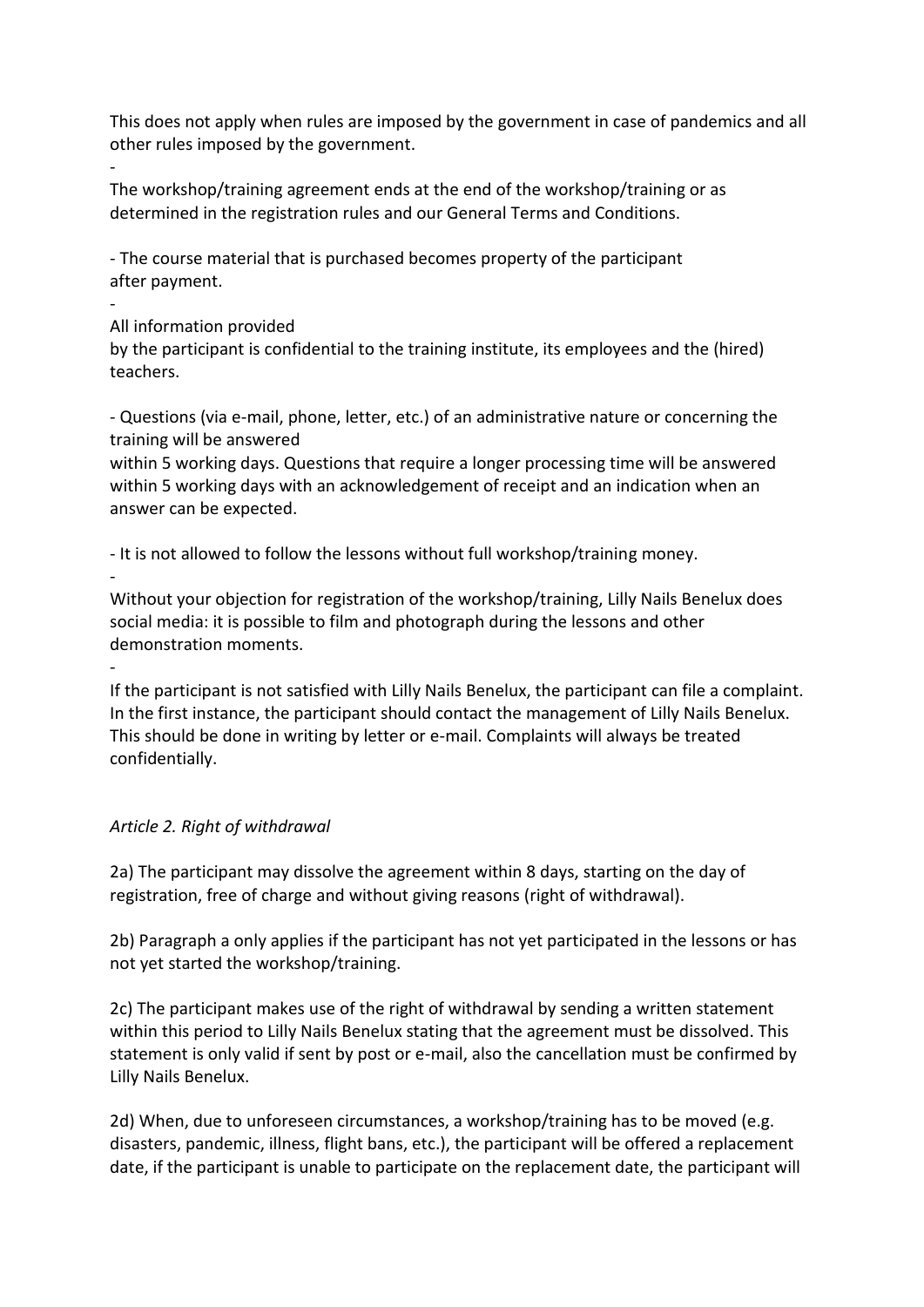receive a voucher for the amount paid for the workshop/training, this voucher can be used for another workshop/training or products can be bought for it, both for the value of the voucher, any difference will be paid by the participant. This is not debatable.

### *Article 3. Payment workshop/training money*

3a) The workshop/training fee should be paid in full immediately after booking a workshop/training. You do not have access to the workshop/training room without payment (prior to the workshop/training).

3b) The workshop/training money can be paid in cash or by pin at our location or through an order on the webshop.

### *Article 4. instalment payment*

4a) The workshop/training money can be paid in installments by mutual agreement.

4b) Only when the next installment has been paid

by the participant, the follow-up lessons of the workshop/training can be scheduled. Without this partial payment there is no access to the workshop/training room.

4c) When a partial payment is not made on time, you will receive the first reminder after the final payment date. If the participant does not respond to the first reminder, this will be followed up with a second reminder, with an additional administration fee of  $\epsilon$  25.-. After these two reminders the reminder will be converted into a first reminder, from the first reminder the invoice amount will be increased with 6% interest on the outstanding balance. If the invoice is not paid after the first reminder, the participant must take into account the statutory collection costs of at least €40, - and all other resulting costs are for the participant.

### *Article 5. Cancellation*

5a) If the payment is not made, the registration can automatically be cancelled by Lilly Nails Benelux. Without cancellation within the withdrawal period, the participant is obliged to fulfill the payment agreement. It is not possible to cancel free of charge after the expiration of the revocation period.

5b) Participant has 8 days (starting on the day of registration) to cancel the workshop/training free of charge (right of withdrawal), **provided the participant has not yet**  participated **in the workshop/training, in** accordance with the Distance Selling Act. In that case payments already made will be refunded within 8 days.

5c) In case of cancellation after confirmation of the workshop/training by Lilly Nails Benelux there will be no refund of the down payment; the down payment will be settled as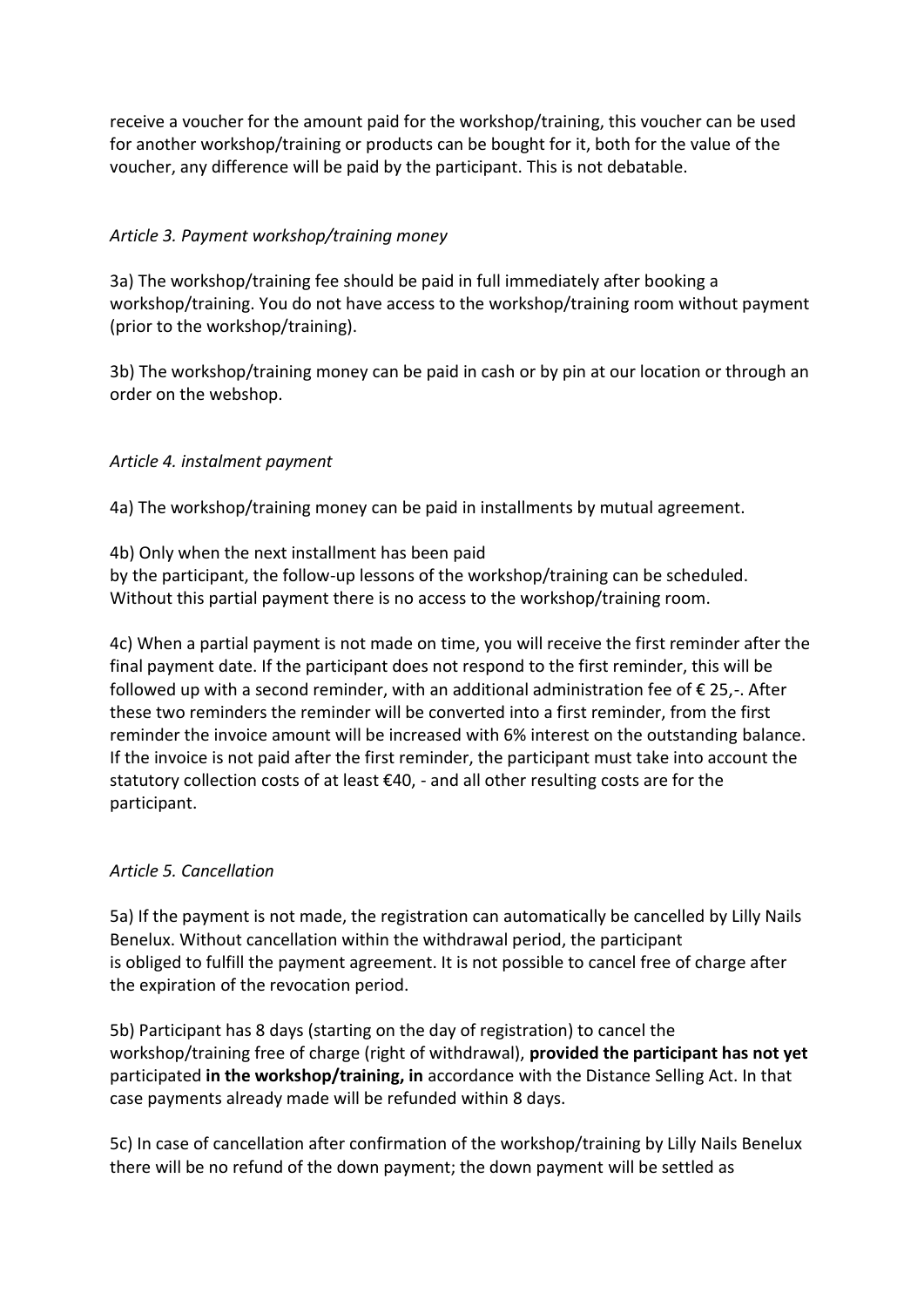administration and reservation costs.

5d) Lilly Nails Benelux reserves the right to cancel the workshop/training. In that case payments already made will be refunded within 30 days or new workshop/training dates will be agreed upon. After the expiration of the right of withdrawal (see art. 2) the participant can cancel the registration with the following consequences:

5th) If the participant cancels after the period of 8 days, the participant owes Lilly Nails Benelux 50% of the workshop/training money. Cancellation of the workshop/training registration by the participant is only possible in writing, by e-mail or post. This cancellation needs to be confirmed by Lilly Nails Benelux. In case of non-participation in a workshop/training without cancellation 100% of the workshop/training money will be charged.

### *Article 6. Moving, cancelling or overtaking lessons*

6a) Participant does not have the right to make up for paid workshop/training days.

6b) There is no refund or settlement of tuition fees in case of early termination of the training.

6c) If the participant does not arrive on the agreed training day, without a written cancellation, the full workshop/training fee can be charged.

### *Article 7. Consequences of non-fulfillment of obligations*

7a) If participant does not (fully) fulfill one or more obligations under the agreement or the General Terms and Conditions, Lilly Nails is entitled to suspend the obligations and to interrupt or eventually terminate the training.

7b) The consequences of interrupting the training as referred to in paragraph 7a) are at the expense and risk of the participant. These consequences include

Access to the workshop/training space is denied

- Teacher guidance is stopped

- No exams can be taken

-

7c) In the event of termination of the training referred to in paragraph 7a), the following applies:

- Unless agreed otherwise in writing, Lilly Nails Benelux no longer has any obligations towards the participant.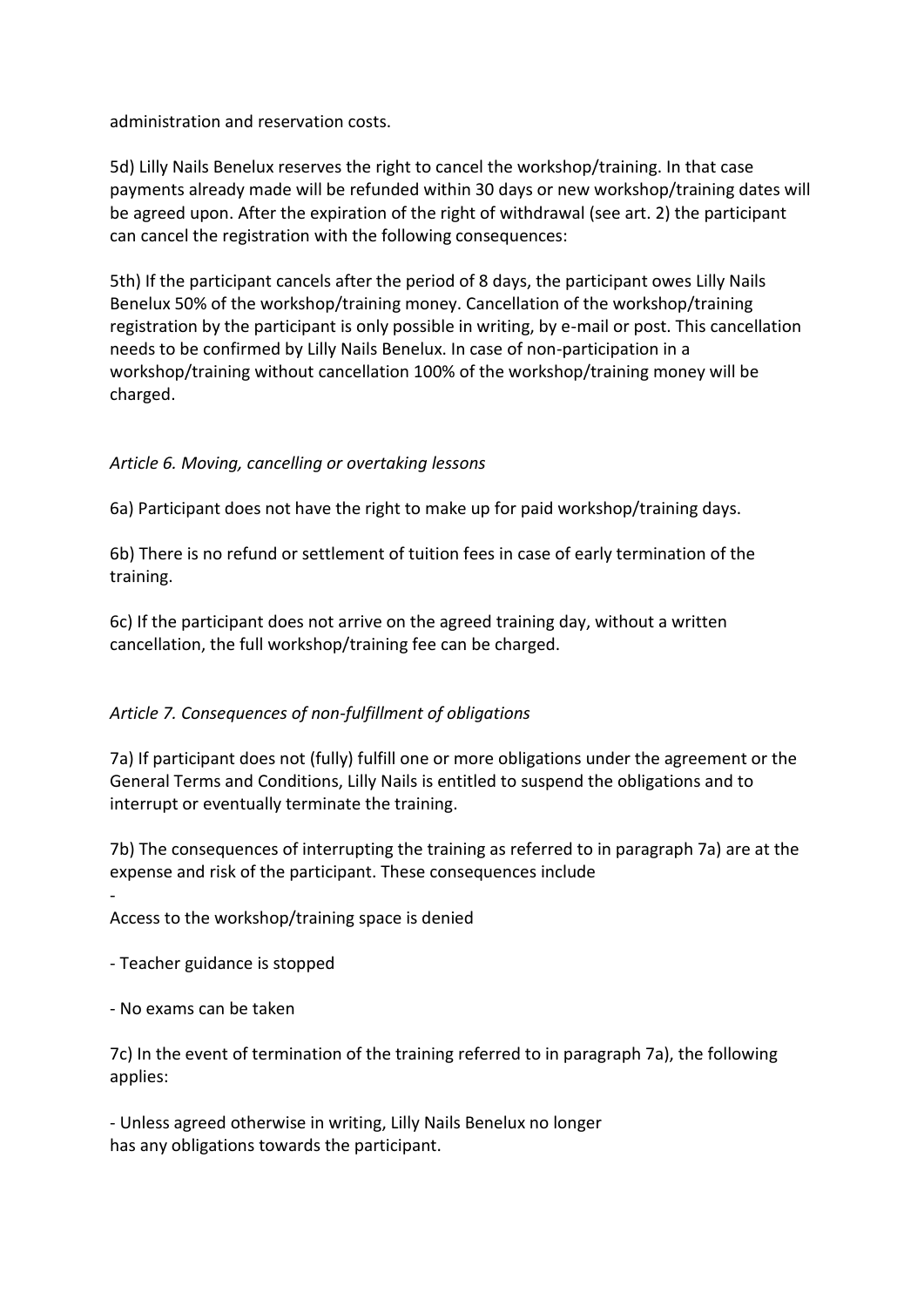- If termination of the training as referred to in paragraph 7a) is premature, the conditions of article 5 apply.

- The terminated training cannot be resumed. If the participant wants to continue the training, he or she will have to re-register.

### *Article 8. End of workshop/training agreement*

The workshop/training agreement ends at the end of the workshop/training or as stipulated in other articles of these general terms and conditions.

### *Article 9. Copyright and ownership workshop/training material and name*

9a) Any course material purchased becomes the property of the participant after full payment of the course material.

9b) The copyright and ownership of the workshop/tutorials is held by Lilly Nails Benelux.

9c) The material may not be reproduced or made public by means of print, photocopy, microfilm or in any other way.

9d) It is not allowed to make the workshop/training material available to third parties.

9e) Infringement of copyright or property rights is considered a crime.

9f) In case of misuse of the name or logo of the Lilly Nails Benelux, the participant may be denied access to the training.

9g) It is absolutely forbidden to show or distribute filmed material to third parties in any way whatsoever during lessons, workshops, trainings. If this is done , fines of at least €250.00 will be imposed.

### *Article 10. Confidentiality*

All information provided by the participant is confidential for the training institute, its employees and the (hired) teachers.

### *Article 11. Force majeure*

11a) Lilly Nails Benelux reserves the right to cancel the workshop/training and to change the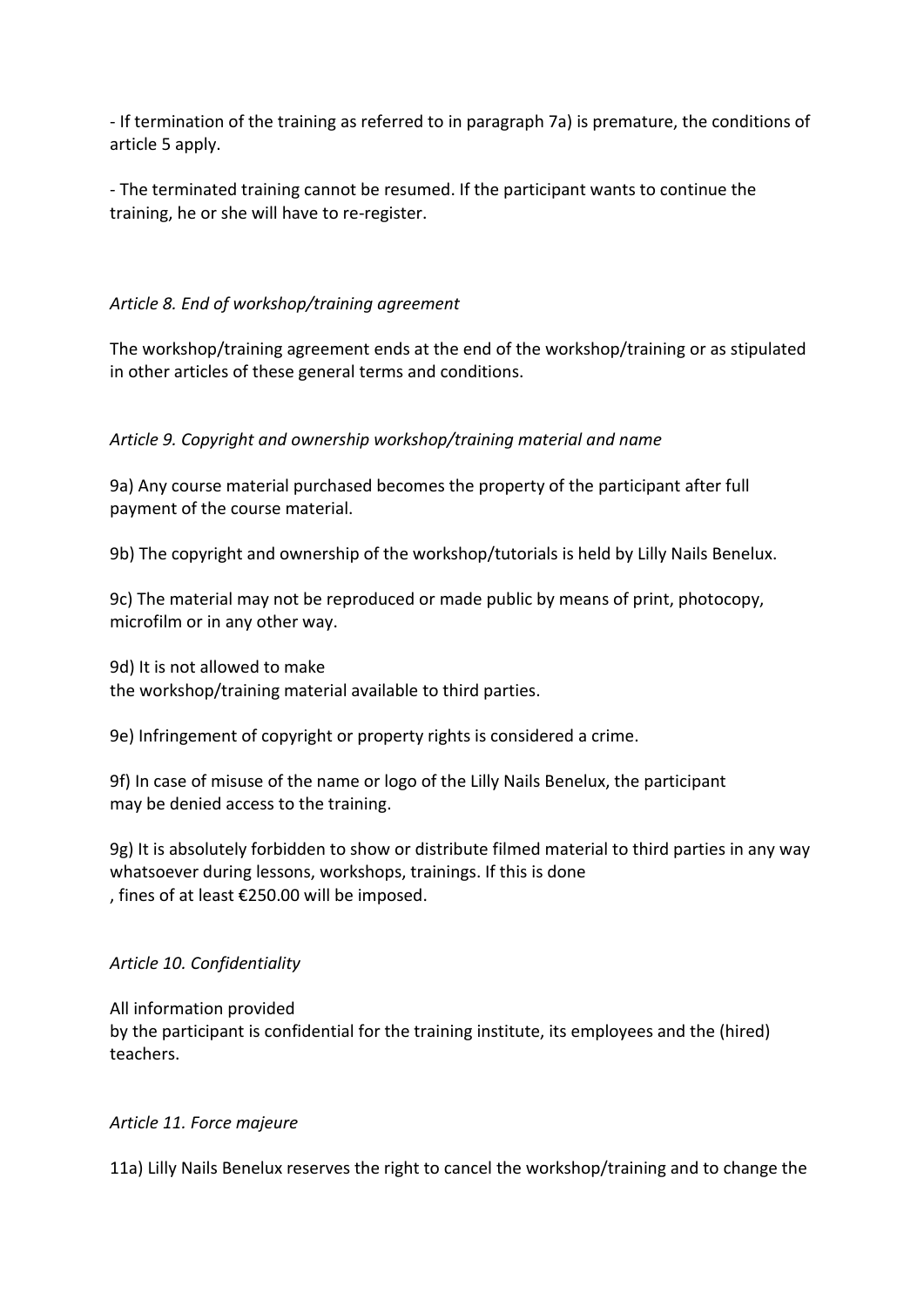program if circumstances so require.

11b) Lilly Nails Benelux is not obliged to fulfill any obligation towards the participant or client if it is hindered to do so as a result of a circumstance that is not due to fault, and is not for its account by virtue of the law, a legal act or generally accepted views.

11c) In these general terms and conditions, force majeure is, in addition to what is understood in law and jurisprudence, all external causes, foreseen or unforeseen, on which Lilly Nails Benelux has no influence, but which prevent Lilly Nails Benelux from fulfilling its obligations.

11d) Lilly Nails Benelux has the right to cancel the workshop/training (day) with less than 3 participants.

11e) Lilly Nails Benelux can suspend the obligations from the agreement during the period of force majeure.

11d) Covid-19 (Corona) e/a outbreaks of infectious diseases Lilly Nails Benelux adheres to government guidelines. Participant must follow them at all times. If participant refuses, access to the nail studio, wholesaler and training room will be denied.

### *Article 12. Proper conduct*

The participant should behave properly throughout the building according to generally accepted standards. If the participant continues to behave improperly after repeated warnings, Lilly Nails Benelux has the right to refuse the client access to the premises, giving reasons.

#### *Article 13. Right*

Any agreement between the Lilly Nails Benelux and the participant is subject to Dutch law. In the event of an explanation of the content and purport of these general terms and conditions, the Dutch text will always be decisive. Applicable is always the last deposited version or the version as it applied at the time of the conclusion of the agreement.

Lilly Nails Benelux and/or its employees cannot be held liable for any accidents with material or personal injury that take place in or around the nail studio/wholesale/training center or the public areas in the building.

Practical workshop/training information:

### *Article 14. Workshop/training material*

14a) Lilly Nails Benelux indicates before the start of the workshop training which products/resources are needed for the participant of workshop/training. Participant is responsible for these products / resources, unless otherwise stated by Lilly Nails Benelux.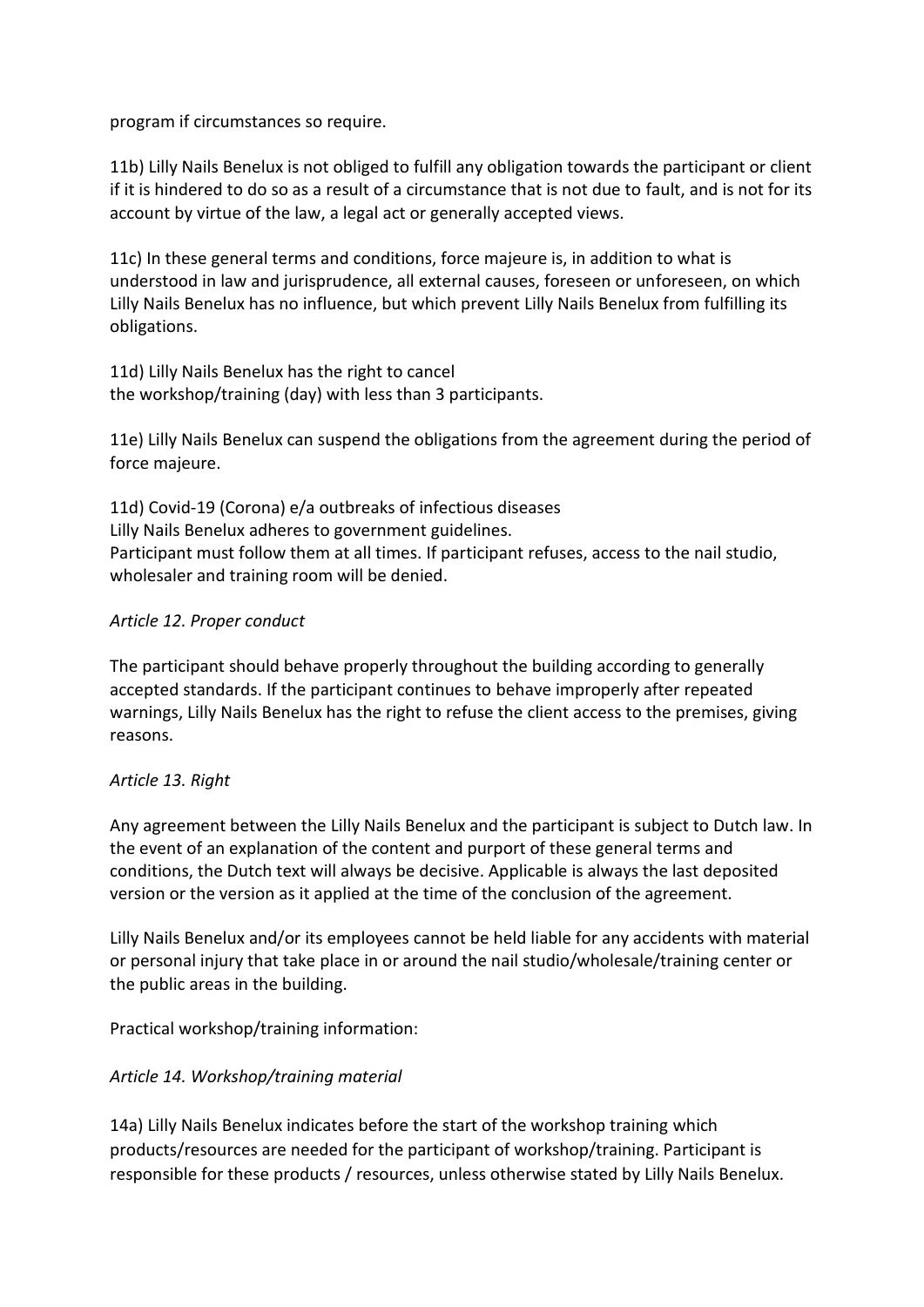Participant is required to bring EU approved material.

#### *Article 15. General workshop/training*

15a) workshop/training is specific data.

15b) Lilly Nails Benelux will indicate before the start whether the workshop/training will include or exclude lunch.

15c) Classroom lessons will be given, with the teacher distributing the attention evenly over all participants.

15e) During the workshop/training we will work with your own materials,

15f) For all workshop/trainings you need to bring your own pen and paper.

15g) Working with a Nailtrainer a model or on your own nails, Lilly Nails Benelux will indicate this pre-course of the workshop/training.

#### *Article 16. Question and answer*

Questions (via e-mail, telephone, letter, etc.) of an administrative or educational nature will be answered

within 5 working days. Questions with a processing time longer than 48 hours will be answered within 5 working days with an acknowledgement of receipt and an indication when the questioner can expect a detailed answer.

Complaints procedure:

#### *Article 17. Complaints procedure*

Lilly Nails Benelux strives for complete satisfaction of all its customers and does everything in its power to maintain and monitor its quality. Nevertheless, it may happen that a shortcoming is detected over a delivered service or product. We would like to take away any dissatisfaction about this. If this does not succeed, a written complaint can be submitted. From that moment on, our complaints procedure comes into effect. This procedure applies to all deliveries and services of the business units of Lilly Nails Benelux. Lilly Nails Benelux handles the complaint in accordance with this complaints procedure and the applicable provisions within the General Terms and Conditions.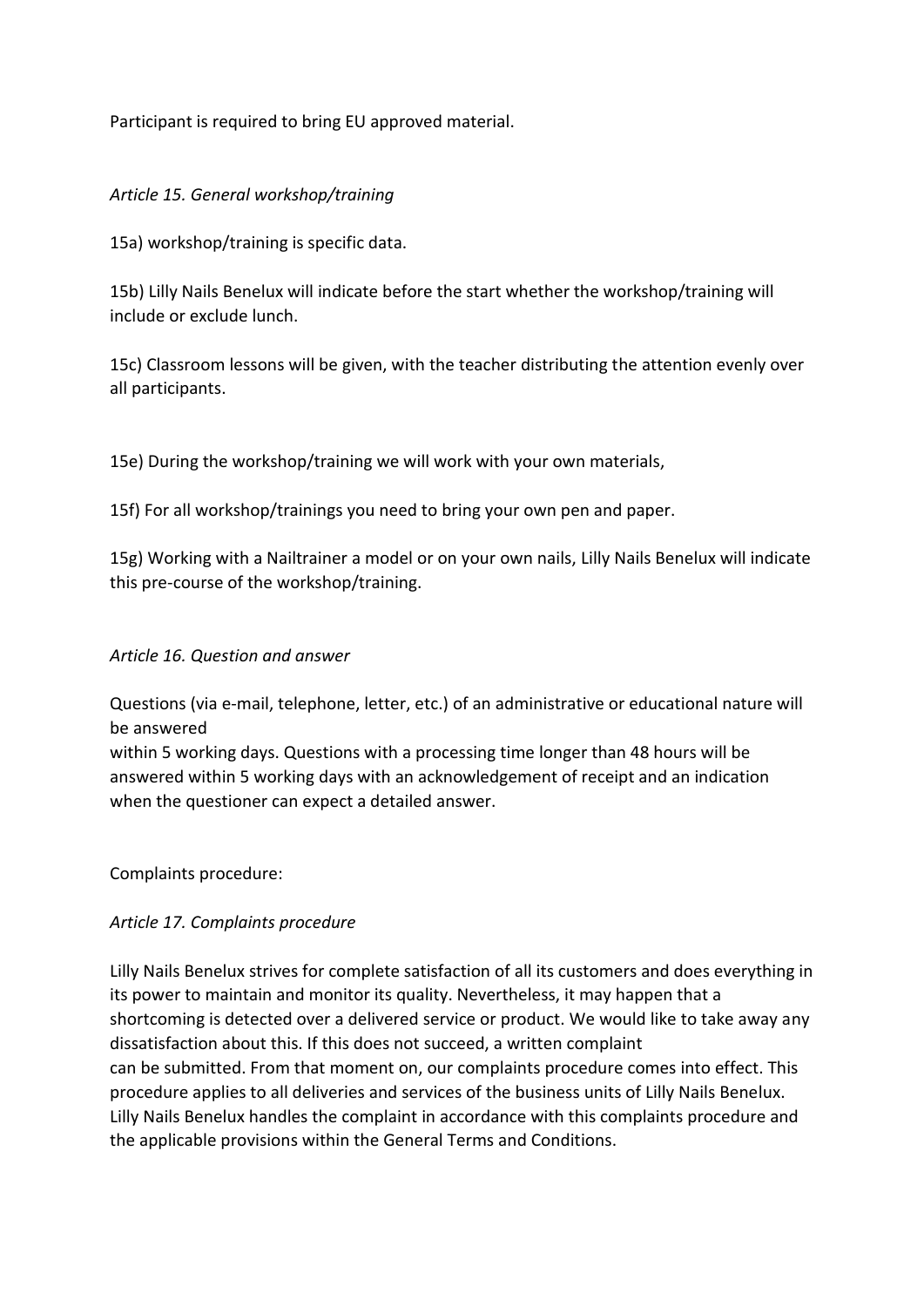#### 17a) Complaints procedure

In this regulation is understood to mean:

- Complaint: any written and substantiated expression of dissatisfaction with a service, product, workshop/training or education offered by Lilly Nails Benelux.

- Complainant: a person who has a substantiated complaint about a workshop/training offered by Lilly Nails Benelux.

17b) Submitting a complaint

If a shortcoming is found, it is requested to submit within 10 days after delivery of the service or products, under the heading 'Complaint', in writing, exclusively by post or e-mail, to; Lilly Nails Benelux, van Ijsendijkstraat 407/b 1422LB Purmerend, or info@Lilly. Nails [Benelux.nl](mailto:info@saloncosmetics.nl)

- The complaint contains at least:

\* The name and correspondence address of the complainant;

- \* The date;
- \* An

-

-

-

indication of the workshop/training to which the complaint relates

\* A clear and reasoned description of the complaint. If a complaint is not substantiated with arguments, it will not be dealt with.

The handling of the complaint falls under the final responsibility of P. van Kruijsbergen. He is entitled to submit the complaint to her supplier / hired teacher which creates the possibility that no deadline is known about the handling of the complaint.

The receipt of the complaint will be confirmed

by Lilly Nails Benelux within fourteen (14) days in writing (by e-mail) to the complainant. The further handling of the complaint will also be mentioned.

17c) Investigation of the complaint

- Lilly Nails Benelux is authorized to obtain any information required in connection with the preparation of the handling of the complaint.

- Lilly Nails Benelux can also call in experts for the investigation and assessment.